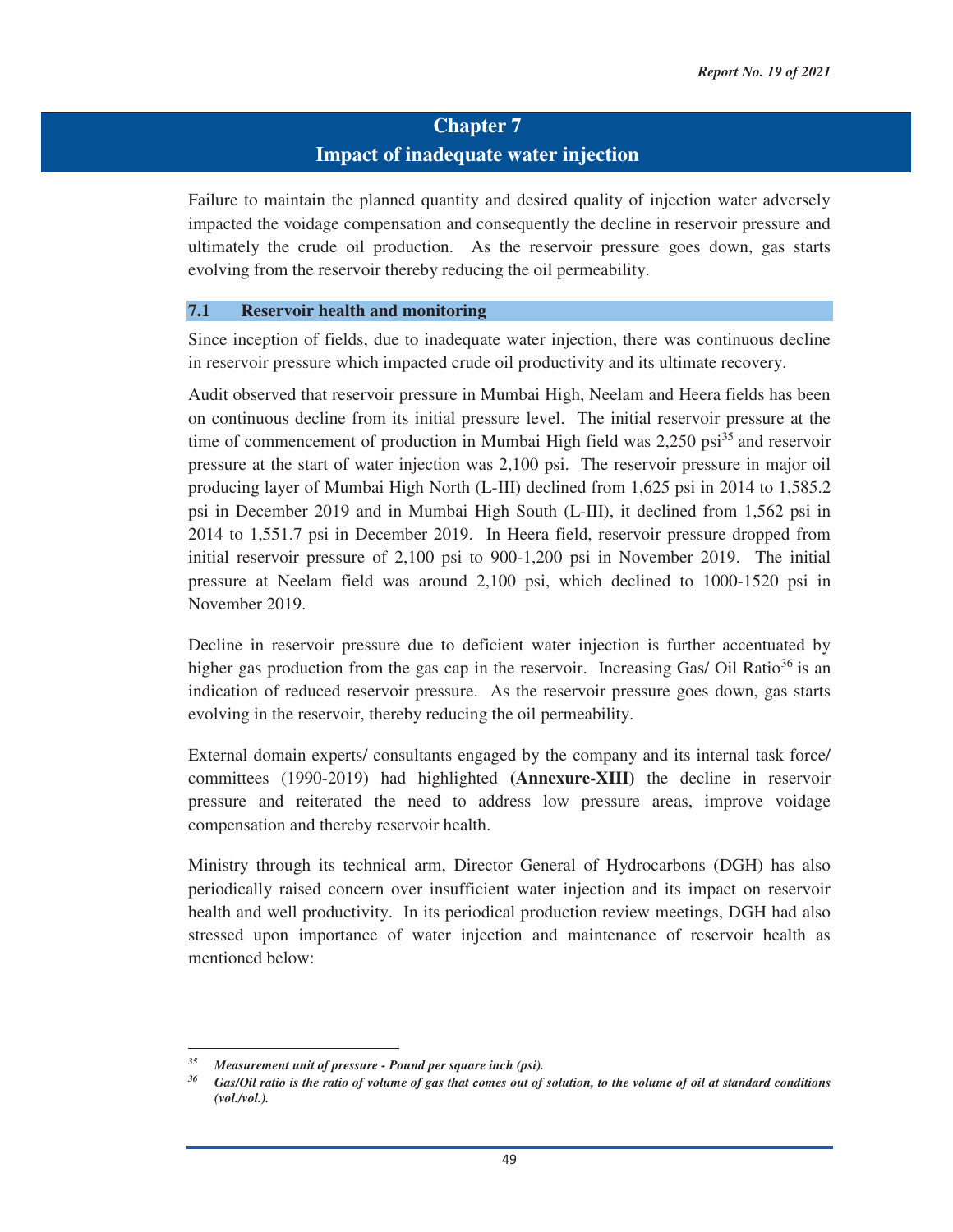• Reservoir management is poor in Mumbai High and Heera; pressure drop is observed in Mumbai High fields. The water injection is not successful due to poor areal<sup>37</sup> distribution and inadequate quantity. Uneven areal spread of water injectors/ water injection rates resulted in pressure sinks in reservoir while inadequate water injection/ low voidage replacement ratio is responsible for decline in average reservoir pressures. Pressure sinks/ reservoir pressure depletion results in well productivity decline. Thus, water injection does not support the reservoir as envisaged. DGH suggested (April 2018) improving areal distribution by suitable pattern between the injectors and the producers.

• Oil production in Neelam-Heera field was constrained due to pressure sink in north Heera area (May 2017) and DG-DGH observed (August 2018) that '*despite high quality reservoirs of Neelam-Heera, production has been hampered due to mismanagement of resources'*.

• Pressure in Mumbai High and Neelam-Heera fields has dropped significantly. The prime reason for alarming fall in productivity of reservoirs of Mumbai High/ Heera fields is attributed to sharp decline in reservoir pressure due to low cumulative voidage compensation. Once pressure is low, water injection does not get effective in terms of sweeping the oil to producers and it short circuits to the nearby producer. With irregular/ insufficient injection, the objective of maintaining reservoir pressure was not achieved. Total water injection rate may have to be increased substantially and reservoir pressure has to be restored adequately (February 2021).

Had the above recommendations been implemented fully, it would have helped in maintaining the reservoir pressure.

Management/ Ministry stated (February/ June 2021) that in Mumbai High during last two years concerted action has been taken and as a result water injection level was increased from 7.5 lakh bwpd in June 2018 to 9.5 lakh bwpd in April 2020 and the water injection plan is to increase to 11.5 lakh bwpd by March 2021. It was also stated that wells with high Gas Oil Ratio were closed as part of reservoir management.

Management/ Ministry reply needs to be viewed in the light of the fact that actual water injection in Mumbai High during 2019-20 and 2020-21 was also less than the plan. During 2019-20, as against average water injection of 11.31 lakh bwpd in annual plan, the actual average water injection achieved was only 9.35 lakh bwpd (17 *per cent* deficit). Similarly, during 2020-21 as against average water injection of 10.51 lakh bwpd planned in build-up plan, the actual average water injection was only 8.86 lakh bwpd (15.76 per *cent* deficit).

<u> 1989 - Johann Barn, mars eta bainar eta industrial eta bainar eta baina eta baina eta baina eta baina eta ba</u>

*<sup>37</sup> Areal distribution – geographical spread.*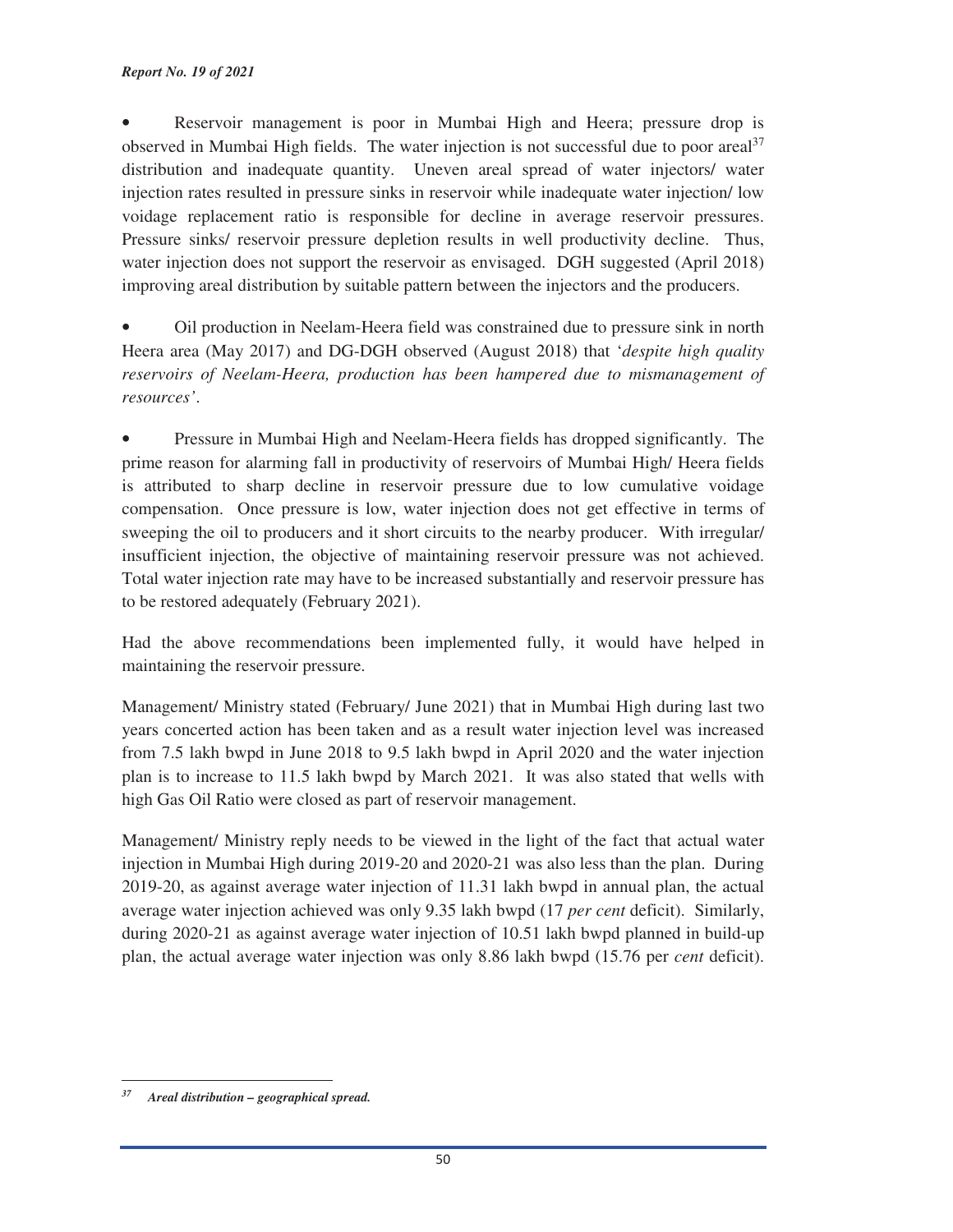Further, the in-house committees<sup>38</sup> as well as consultants<sup>39</sup> have repeatedly recommended increasing the water injection volumes to augment the reservoir pressure.

Considering the delayed commencement of injection, with the continuing gap between redevelopment scheme injection levels and actual injection, ageing infrastructure and well maintenance issues, it is uncertain that the company would be able to achieve voidage replacement of 100 *per cent* in near future and maintain the envisaged pressure levels and reservoir health.

# *Recommendation No. 17*

*Company may devise a time bound action plan to address pressure sinks by ensuring injection volumes to redevelopment scheme levels and avoid uneven areal spread of water injection.*

## **7.2 Performance benchmarking**

The performance benchmarking group of the company was created in March 2002 and its main functions were to develop and monitor performance contracts  $40$ ; developing benchmarks for activities of the company with world's leading exploration and production companies. The benchmarking group identifies Key Performance Indicators (KPIs) of each Strategic Business Unit (SBU) within the company. KPIs flow from the MoU parameters with the Ministry and include other SBU critical parameters. The KPI of 'reservoir health' includes targets for 'water injection' and 'reservoir pressure maintenance' (this was introduced from 2015-16 onwards). Performance of KPI of 'reservoir health' is evaluated based on the target proposed by the SBU (Asset).

Audit observed that the benchmarking group did not benchmark all the above KPIs with world's leading exploration and production companies. With regard to the KPI on reservoir pressure in performance contract, the company maintained static target of maintaining reservoir pressure only at 70 *per cent* of the pools/ reserves.

Management stated (June 2020) that considering the achievement history, a SMART (Specific, Measurable, Achievable, Relevant, Time-bound) KPI of 70 *per cent* was fixed in 2016-17. Management/ Ministry further stated (February/ June 2021) that due diligence over benchmarking KPIs with world's leading exploration and production companies would be taken up.

 *38 Multi-Disciplinary Team (MDT) report on 'Facility cost optimisation and water injection improvement in Mumbai High'- July 2012, Task Force Report on 'Augmentation and redistribution of water injection in MH field'-October 2018.*<br>39 International consultant M/s Gaffney, Cline & Associate was engaged for consultancy work for

*implementation of MH redevelopment schemes since 2000 and international petroleum consultants William M Cobb & Associates, INC was engaged (August 2009) to review water injection operation in* 

*Mumbai High field. 40 Performance contract is a tool for evaluation of performance of strategic business units, entered with the head of SBU.*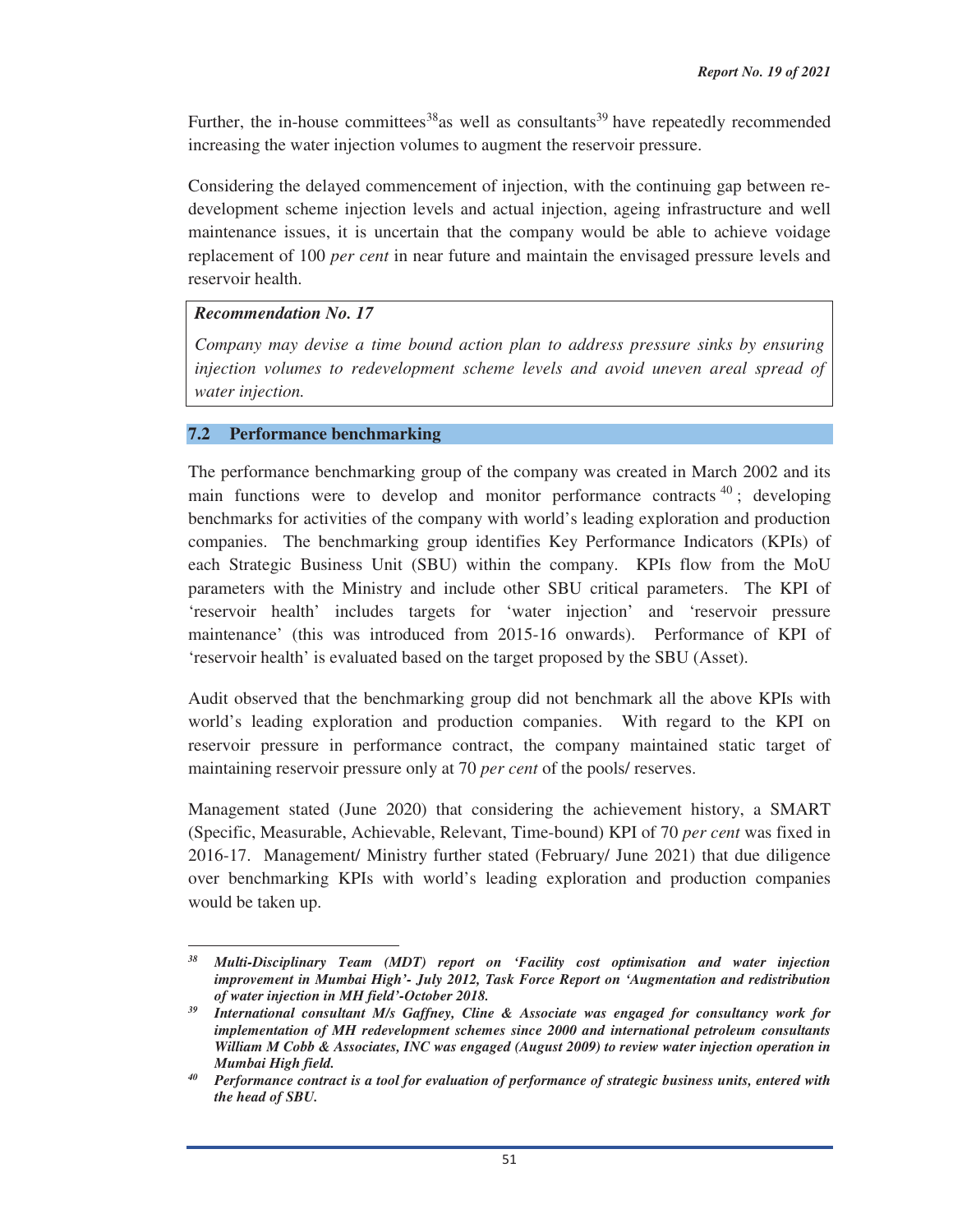Management reply needs to be viewed in light of the fact that annual water injection plan was prepared considering the constraints based on achievable quantity and always less than the requirement as per the field development plan. In view of continuous depletion in reservoir pressure, uneven distribution of injection among different layers and resultant lower production of crude oil, keeping such static 70 *per cent* target by management for evaluation of field performance under this KPI has defeated its purpose. Besides, Audit noticed that from 2019-20, the parameter of reservoir health is not part of the performance contract indicating lack of monitoring of reservoir health by top management. The MoU signed by the company with the Ministry does not contain any parameter on reservoir health.

#### *Recommendation No. 18*

*Company should fix the target considering benchmark of international/ industry best performance rather than achievable basis so as to evaluate true performance of its operation. Weightage of water injection may be increased in performance monitoring and benchmarking.*

## **7.3 Impact on crude oil production**

Shortfall in water injection is one of the significant reasons for less production of crude oil. The company prepares its production profile based on simulation model of its reservoirs. Audit requested management to estimate the impact on crude oil production due to deficient water injection. The company's in-house research institute, Institute of Reservoir Studies used the existing simulation model by changing the water injection quantity of the re-development scheme levels with the actual injection achieved to arrive at the crude that could not be produced due to lesser water injection. Institute of Reservoir Studies conveyed (July 2020) that in comparison with production as per feasibility report (base plus incremental), there is oil deficit of  $3.695$  MMT<sup>41</sup> due to less water injection during 2014-15 to 2018-19.

Audit observed that the company reported actual operation loss at different rates at these fields during 2014-15 to 2018-19. The actual operating loss reported by the company ranged from 0.64 to 2.35 *per cent* (Mumbai High), 3.55 to 11.22 *per cent* (Heera) and 0.03 to 16 *per cent* (Neelam). Audit, therefore, reworked the management quoted oil deficit of 3.695 MMT by considering the actual loss reported during 2014-15 to 2018-19 which worked out to 3.79 MMT. The value of oil deficit of 3.79 MMT due to less water injection worked out to C11,276.79 crore **(Annexure-XIV A, B)** during 2014-15 to 2018-19. Management/ Ministry stated (February/ June 2021) that the value of oil would be  $\overline{57,802.50}$  crore for ONGC after considering the statutory levies. Thus, the balance  $\bar{c}3,474.29$  crore is revenue loss to the Government of India.

<u> 1989 - Johann Barn, mars eta bainar eta industrial eta bainar eta baina eta baina eta baina eta baina eta ba</u>

*<sup>41</sup> This oil deficit was calculated considering an operation loss at 6 per cent.*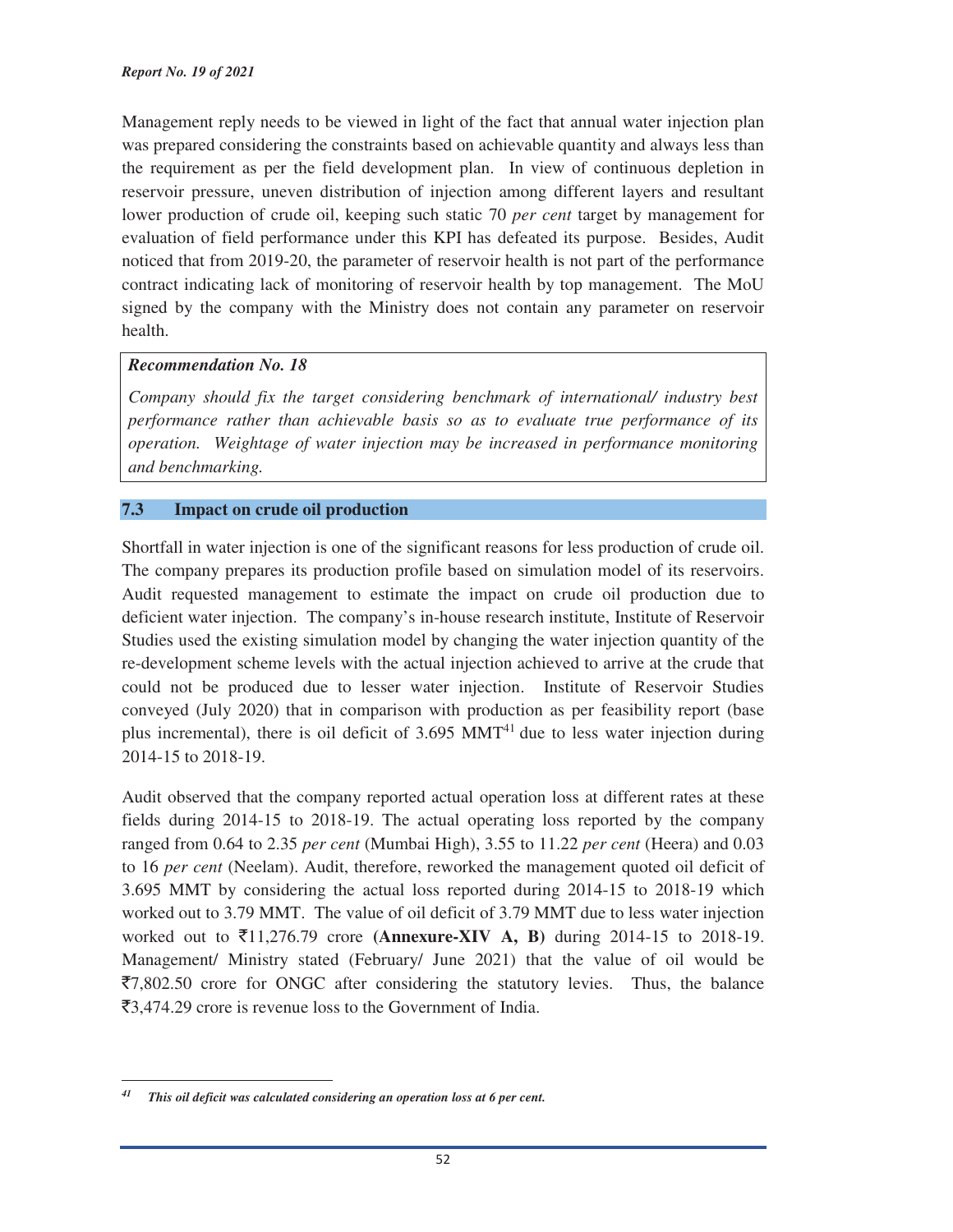Management stated (February 2021) that oil deficit estimated by Institute of Reservoir Studies for the period 2014-19 is not permanent but deferred production, for which firm development plans are under implementation.

Management response is not justified. Directorate General of Hydrocarbons (DGH) observed (February 2021) with regard to the reservoir performance analysis of Mumbai High and Neelam and Heera fields that once reservoir pressure is low, water injection does not get effective in terms of sweeping the oil to producer and it short-circuits to the nearby producer through low-pressure zone. Even no enhanced oil recovery process would be effective in low pressure reservoir.

Further, Ministry in its reply stated (June/ July 2021) that:

i) Maintaining reservoir health has been a chronic problem. Historically, there has been a shortage of adequate water injection even though all the development schemes envisaged water injection as a critical input to maintain reservoir pressure and improve secondary oil recovery.

ii) Maintaining good reservoir health and adequate reservoir pressure is *sine qua non* for achieving globally comparable recovery factor in Mumbai High and Neelam Heera fields.

iii) EOR process will not be effective in the low-pressure reservoir. Also, once the pressure is low, water injection does not become effective in terms of sweeping the oil to producer and it short-circuits to the nearby producer through low pressure path, further reducing oil output from producer wells.

iv) Systematic efforts at revamping the complete water injection infrastructure and boosting up reservoir pressure through adequate quantity and quality of water injection is essential. There is considerable scope for improvement, as stated earlier, and significantly raising the cumulative recovery factor hitherto achieved.

v) Projected increase in recovery factor by 2039-40 (33 *per cent* in Mumbai High field) is low as compared with similar reservoirs worldwide. Field development and production teams need to work in cohesion keeping in mind the long-term gains by maintaining the reservoir health.

Consultant, M/s Boston Consulting Group (India) Pvt. Ltd., engaged by the company, for formulation of ONGC Energy Strategy - 2040 also observed (December 2018) that *'ONGC's recovery rate in mature fields currently stands at 25-35 per cent. In comparison, best-in-class global peers have achieved recovery rates of 45-55 per cent'*.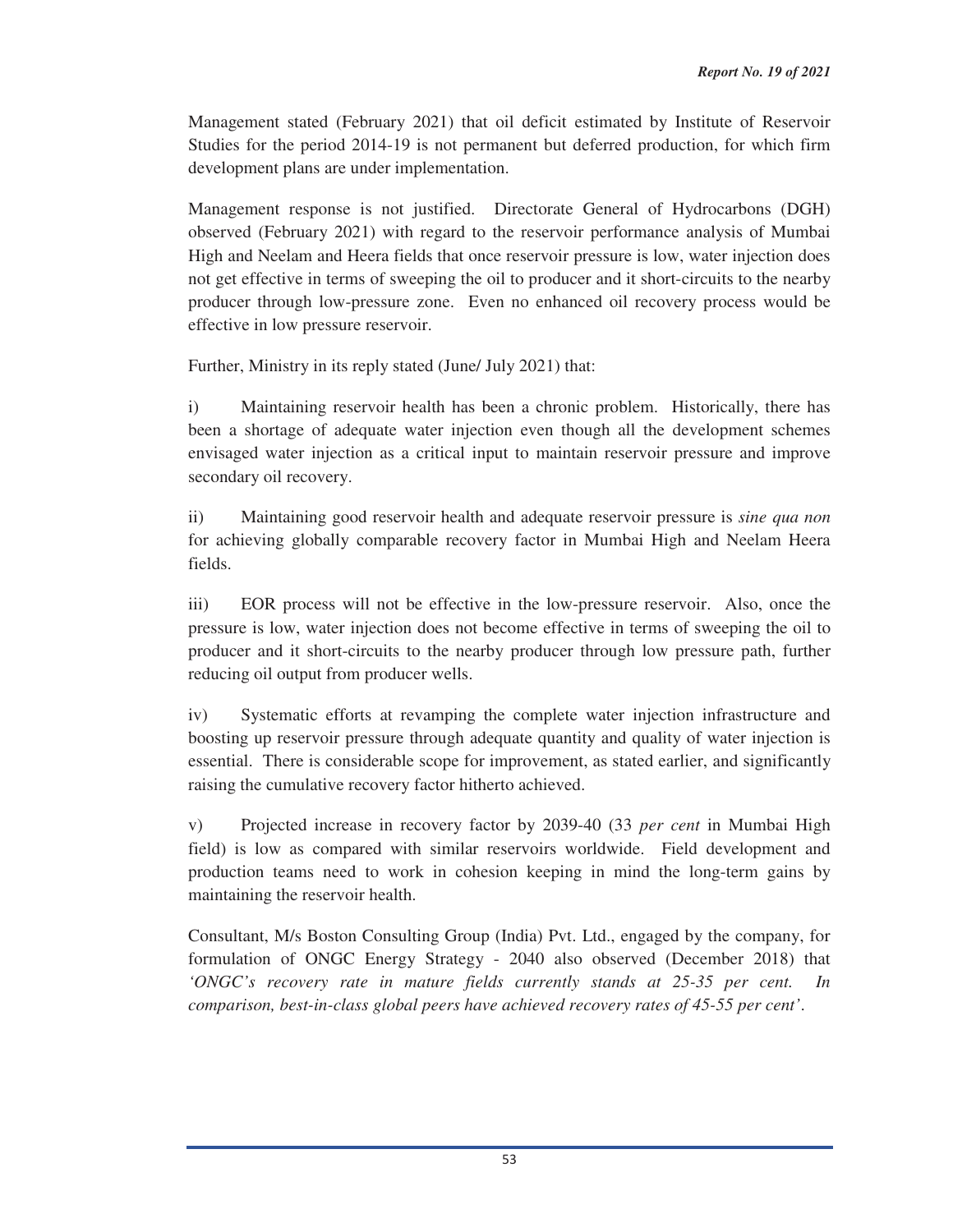Management stated (June 2020/ February 2021) that production comes from base production as well as new inputs. Hence, total production provides a more realistic measure of field performance. As on 1 April 2020, in case of Mumbai High and Neelam and Heera fields, the cumulative production was 609.439 MMT against plan production of 613.105 MMT with a shortfall of 3.666 MMT.

Reply of the Management is not tenable. The company considered planned production after allowing six *per cent* loss. The average loss in case of Mumbai High during 2014-15 to 2018-19 was 1.43 *per cent*. Further, actual production reported by the company was inclusive of non-crude oil elements *viz.*, Basic Sediments & Water  $(BS\&W)^{42}$ , Off-gas<sup>43</sup> and condensate quantity<sup>44</sup> which are not part of crude oil production as per the PNG Rules. Excluding non-crude oil elements in reported production, the difference between the cumulative production and actual production till April 2020 worked out to 43.88 MMT.

DGH also agreed (July 2021) with Audit that 'non crude oil elements' (BS&W, Off-gas and condensate) should be excluded for the purpose of determining the production figure of 'crude oil' in line with Rule 3(b) of PNG Rules, 1959 as amended from time to time.

Further, Consultants (M/s. GCA, M/s. Beicip Franlab) of international repute were engaged by the company as per directives of the Ministry to independently assess remaining recoverable reserves of hydrocarbon volumes of Mumbai High, Neelam and Heera fields. As per the Consultant report covering the period 2019-2040, the estimate of the consultant was lower than the company estimate by 16.12 MMT for the period 2019-2040.

#### **7.4 Summing up**

<u> 1989 - Johann Barn, mars eta bainar eta industrial eta bainar eta baina eta baina eta baina eta baina eta ba</u>

Audit noticed inadequate water injection with less than one voidage replacement ratio since inception of water injection operations. It may be pertinent to note that the company could achieve cumulative voidage compensation of only 54.43 *per cent* in Mumbai High, 78.8 *per cent* in Heera and 42 *per cent* in Neelam fields as of March 2019. Audit also noticed uneven distribution of injection water amongst different layers, continuous drop in reservoir pressure, development of pressure sinks and production from high gas/ oil ratio wells impacting well production. With the current re-development plans on hand from

*<sup>42</sup> Basic Sediment and Water (BS&W) refer to volume of non-hydrocarbon containments which is made up of dirt (sediment) and water. In ONGC offshore, partially stabilised crude oil containing BS&W is measured for reporting production of crude oil. This partially stabilised crude oil is dispatched from offshore to onshore terminal (Uran Plant) for complete stabilisation wherein BS&W from partially crude oil is removed.* 

*<sup>43</sup> Off-gas is dissolved gas in partially stabilised crude oil which is separated during stabilisation process of crude oil at Uran plant and added to reported gas production.* 

*<sup>44</sup> Condensate: Liquid hydrocarbon which is lighter than Crude Oil, having an API Gravity greater than 45 is referred as Condensate. Basically, no condensate exists in the reservoir at reservoir conditions i.e. temperature and pressure of the reservoir. During the flow of gas from the well bore to the surface, the pressure and the temperature of the well fluid undergo change i.e. reduction in both the temperature and pressure, and as a result heavier hydrocarbon components of the gas get condensed in the form of condensate.*